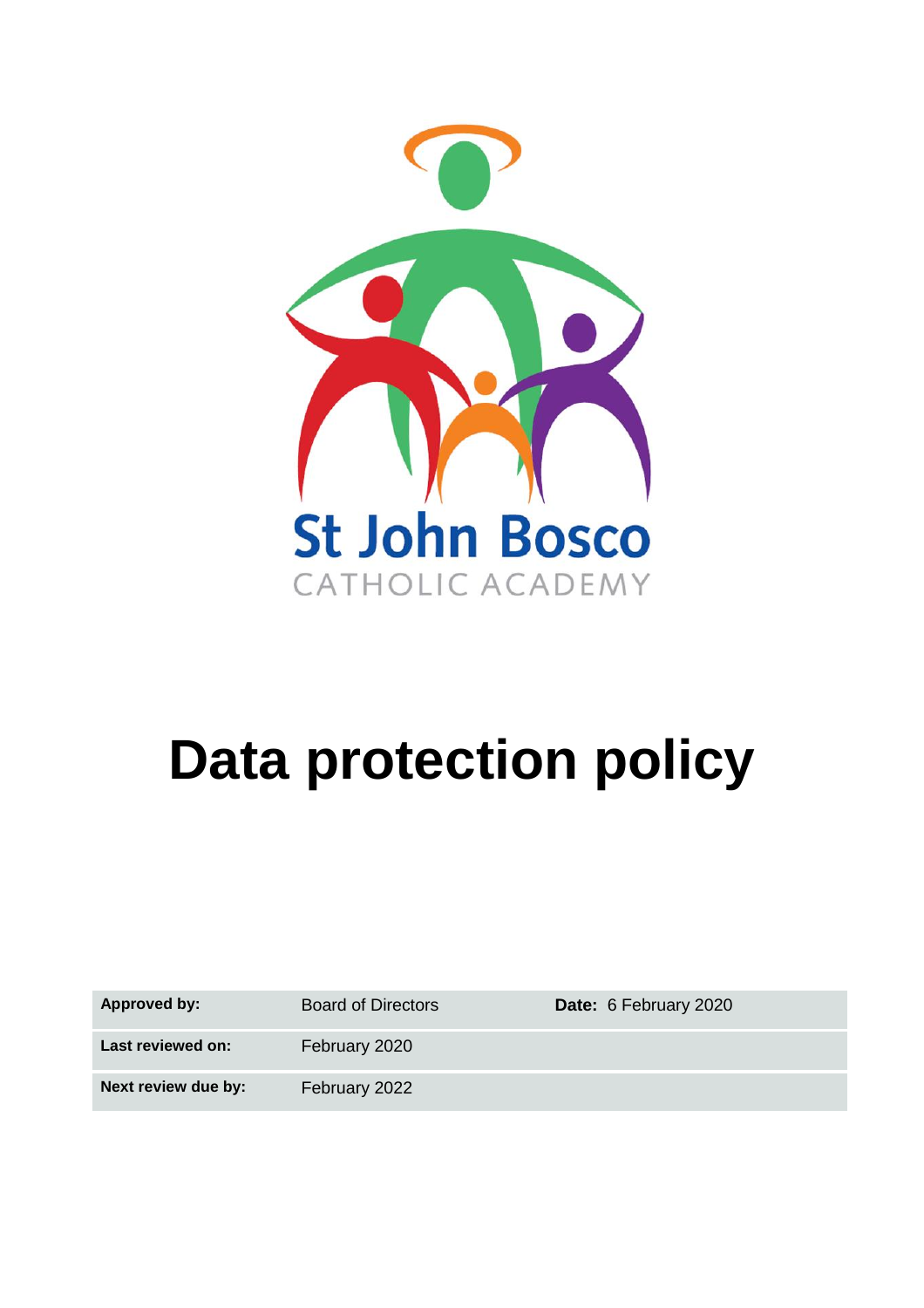## **1. Aims**

Our school aims to ensure that all personal data collected about staff, pupils, parents, directors, visitors and other individuals is collected, stored and processed in accordance with the [General Data Protection](https://eur-lex.europa.eu/legal-content/EN/TXT/?qid=1528874672298&uri=CELEX:02016R0679-20160504)  [Regulation \(EU\) 2016/679 \(GDPR\)](https://eur-lex.europa.eu/legal-content/EN/TXT/?qid=1528874672298&uri=CELEX:02016R0679-20160504) and the [Data Protection Act 2018 \(DPA 2018\).](http://www.legislation.gov.uk/ukpga/2018/12/contents/enacted)

This policy applies to all personal data, regardless of whether it is in paper or electronic format.

# **2. Legislation and guidance**

This policy meets the requirements of the GDPR and the DPA 2018. It is based on guidance published by the Information Commissioner's Office (ICO) on the [GDPR.](https://ico.org.uk/for-organisations/guide-to-the-general-data-protection-regulation-gdpr/)

It also reflects the ICO's [code of practice](https://ico.org.uk/media/for-organisations/documents/1542/cctv-code-of-practice.pdf) for the use of surveillance cameras and personal information.

In addition, this policy complies with our funding agreement and articles of association.

| <b>TERM</b>                         | <b>DEFINITION</b>                                                                                                                                                                   |
|-------------------------------------|-------------------------------------------------------------------------------------------------------------------------------------------------------------------------------------|
| Personal data                       | Any information relating to an identified, or identifiable, living<br>individual.                                                                                                   |
|                                     | This may include the individual's:                                                                                                                                                  |
|                                     | > Name (including initials)                                                                                                                                                         |
|                                     | > Identification number                                                                                                                                                             |
|                                     | > Location data                                                                                                                                                                     |
|                                     | > Online identifier, such as a username                                                                                                                                             |
|                                     | It may also include factors specific to the individual's physical,<br>physiological, genetic, mental, economic, cultural or social<br>identity.                                     |
| Special categories of personal data | Personal data which is more sensitive and so needs more<br>protection, including information about an individual's:<br>> Racial or ethnic origin                                    |
|                                     | > Political opinions                                                                                                                                                                |
|                                     | > Religious or philosophical beliefs                                                                                                                                                |
|                                     | > Trade union membership                                                                                                                                                            |
|                                     | > Genetics                                                                                                                                                                          |
|                                     | > Biometrics (such as fingerprints, retina and iris patterns),<br>where used for identification purposes                                                                            |
|                                     | > Health – physical or mental                                                                                                                                                       |
|                                     | > Sex life or sexual orientation                                                                                                                                                    |
| <b>Processing</b>                   | Anything done to personal data, such as collecting, recording,<br>organising, structuring, storing, adapting, altering, retrieving,<br>using, disseminating, erasing or destroying. |
|                                     | Processing can be automated or manual.                                                                                                                                              |
| Data subject                        | The identified or identifiable individual whose personal data is<br>held or processed.                                                                                              |

## **3. Definitions**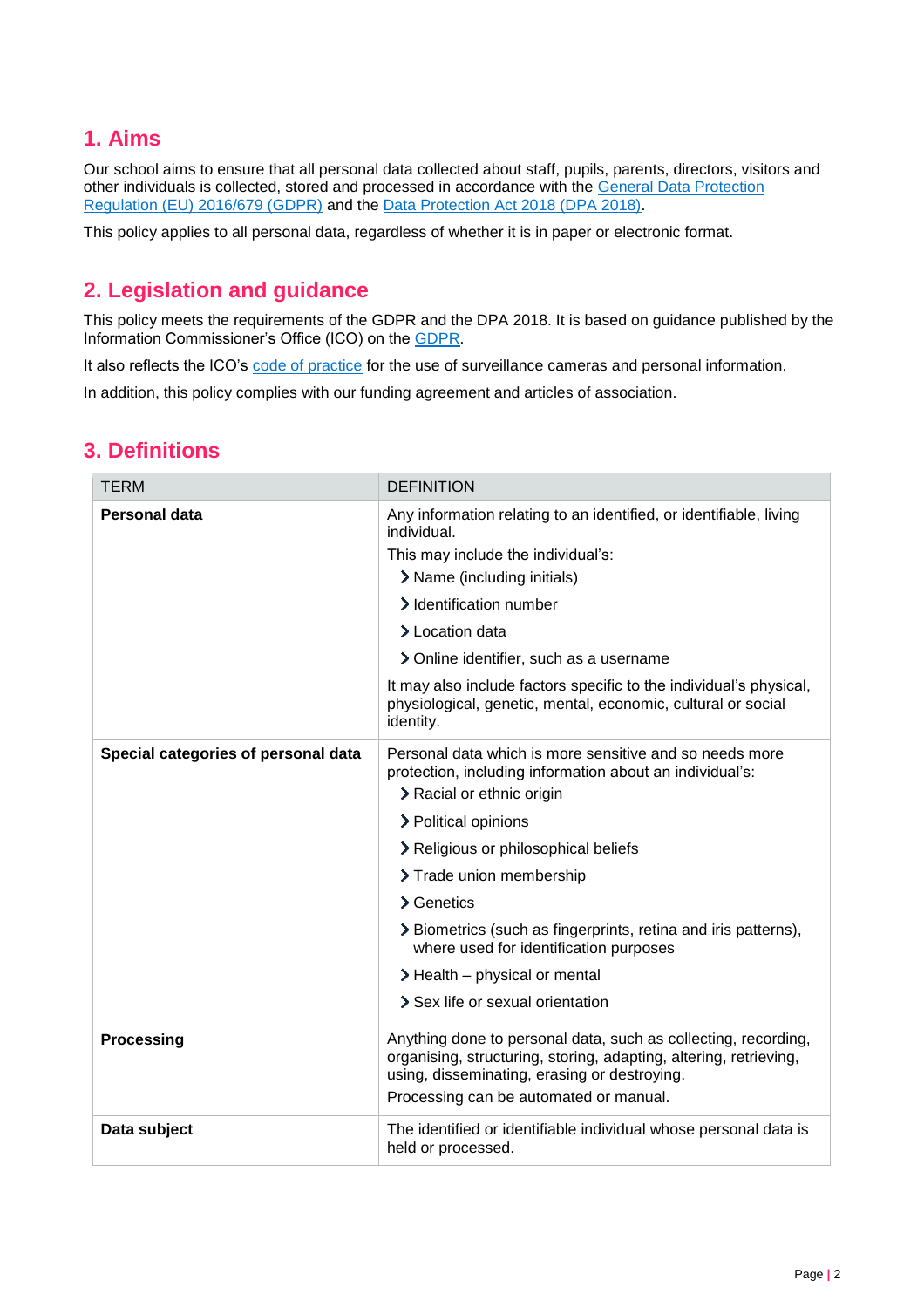| <b>TERM</b>          | <b>DEFINITION</b>                                                                                                                                        |
|----------------------|----------------------------------------------------------------------------------------------------------------------------------------------------------|
| Data controller      | A person or organisation that determines the purposes and the<br>means of processing of personal data.                                                   |
| Data processor       | A person or other body, other than an employee of the data<br>controller, who processes personal data on behalf of the data<br>controller.               |
| Personal data breach | A breach of security leading to the accidental or unlawful<br>destruction, loss, alteration, unauthorised disclosure of, or<br>access to, personal data. |

## **4. The data controller**

Our school processes personal data relating to parents, pupils, staff, directors, visitors and others, and therefore is a data controller.

The school is registered as a data controller with the ICO and will renew this registration annually or as legally required.

# **5. Roles and responsibilities**

This policy applies to **all staff** employed by our school, and to external organisations or individuals working on our behalf. Staff who do not comply with this policy may face disciplinary action.

## **5.1 Board of Directors**

The Board of Directors has overall responsibility for ensuring that our school complies with all relevant data protection obligations.

## **5.2 Data protection officer**

The data protection officer (DPO) is responsible for overseeing the implementation of this policy, monitoring our compliance with data protection law, and developing related policies and guidelines where applicable.

They will provide an annual report of their activities directly to the governing board and, where relevant, report to the board their advice and recommendations on school data protection issues.

The DPO is also the first point of contact for individuals whose data the school processes, and for the ICO.

Full details of the DPO's responsibilities are set out in their job description.

Our DPO is Miss F Sumner and is contactable via Bishop Milner Catholic College, Burton Road, Dudley, DY1 3BY

## **5.3 Principal**

The principal acts as the representative of the data controller on a day-to-day basis.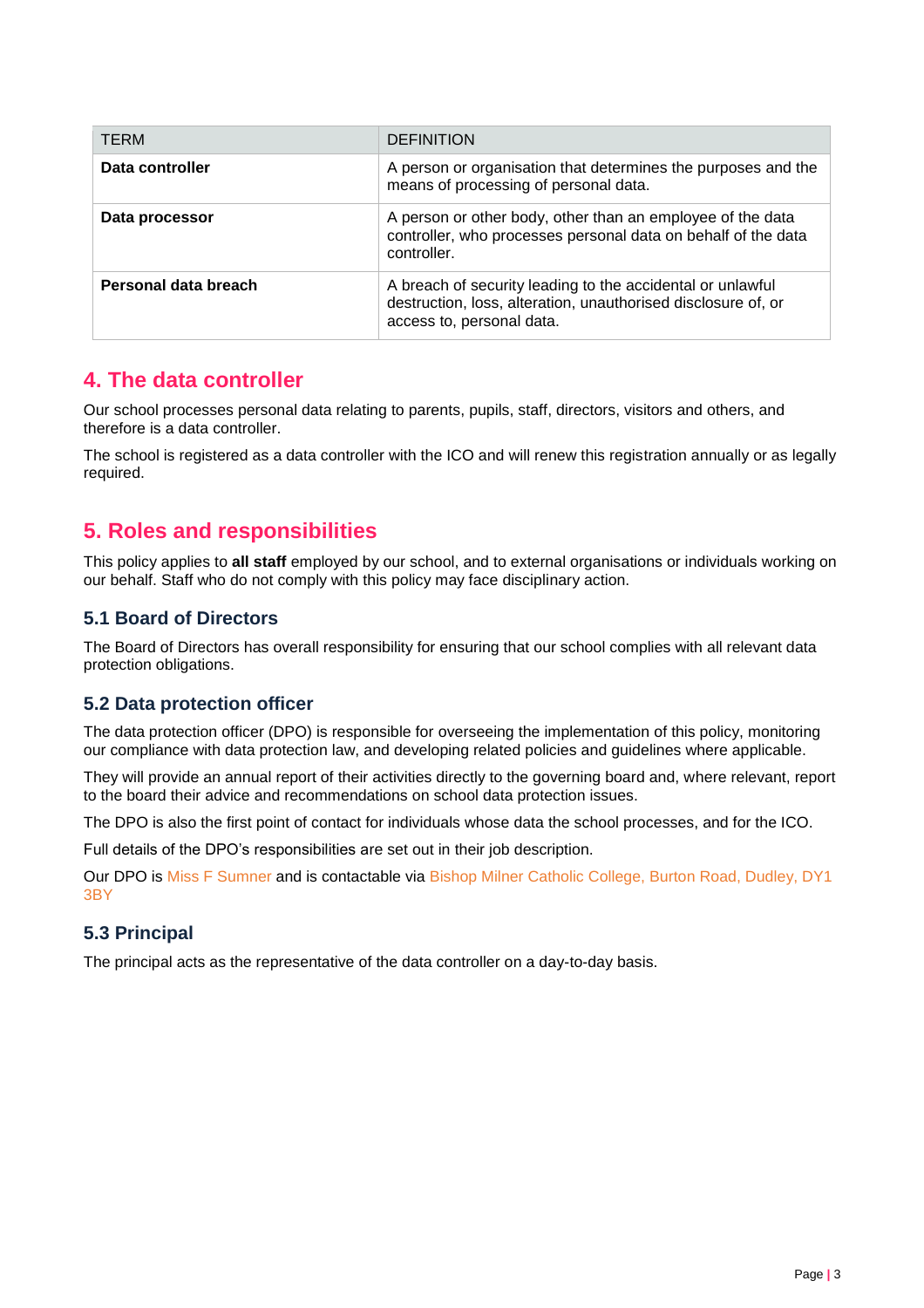## **5.4 All staff**

Staff are responsible for:

- Collecting, storing and processing any personal data in accordance with this policy
- Informing the school of any changes to their personal data, such as a change of address

Contacting the DPO in the following circumstances:

- With any questions about the operation of this policy, data protection law, retaining personal data or keeping personal data secure
- If they have any concerns that this policy is not being followed
- If they are unsure whether or not they have a lawful basis to use personal data in a particular way
- If they need to rely on or capture consent, draft a privacy notice, deal with data protection rights invoked by an individual, or transfer personal data outside the European Economic Area
- If there has been a data breach
- Whenever they are engaging in a new activity that may affect the privacy rights of individuals
- If they need help with any contracts or sharing personal data with third parties

## **6. Data protection principles**

The GDPR is based on data protection principles that our school must comply with.

The principles say that personal data must be:

- Processed lawfully, fairly and in a transparent manner
- Collected for specified, explicit and legitimate purposes
- Adequate, relevant and limited to what is necessary to fulfil the purposes for which it is processed
- Accurate and, where necessary, kept up to date
- $\geq$  Kept for no longer than is necessary for the purposes for which it is processed
- Processed in a way that ensures it is appropriately secure

This policy sets out how the school aims to comply with these principles.

# **7. Collecting personal data**

## **7.1 Lawfulness, fairness and transparency**

We will only process personal data where we have one of 6 'lawful bases' (legal reasons) to do so under data protection law:

- The data needs to be processed so that the school can **fulfil a contract** with the individual, or the individual has asked the school to take specific steps before entering into a contract
- The data needs to be processed so that the school can **comply with a legal obligation**
- The data needs to be processed to ensure the **vital interests** of the individual or another person i.e. to protect someone's life
- The data needs to be processed so that the school, as a public authority, can **perform a task in the public interest or exercise its official authority**
- The data needs to be processed for the **legitimate interests** of the school (where the processing is not for any tasks the school performs as a public authority) or a third party, provided the individual's rights and freedoms are not overridden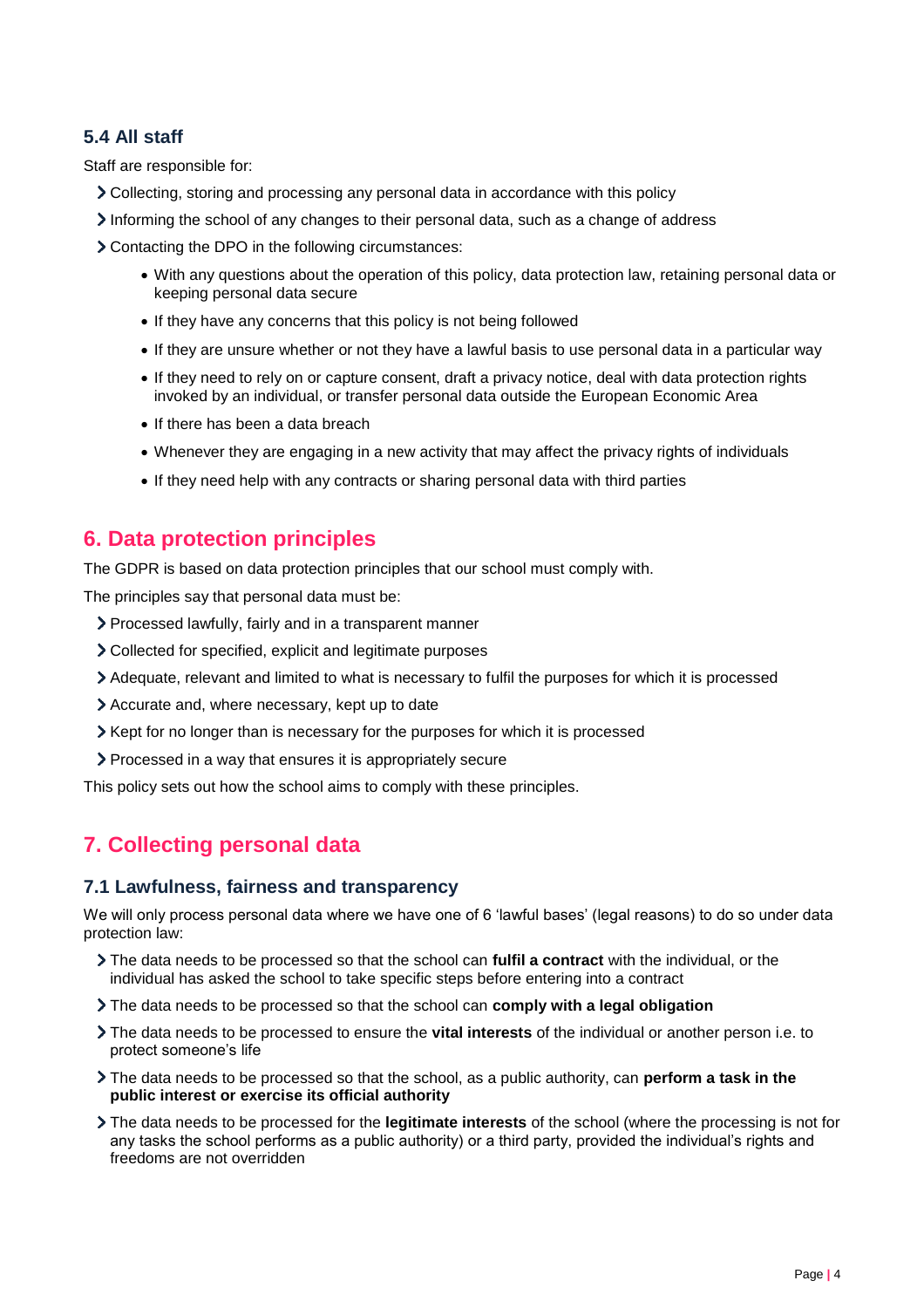The individual (or their parent/carer when appropriate in the case of a pupil) has freely given clear **consent** 

For special categories of personal data, we will also meet one of the special category conditions for processing under data protection law:

- The individual (or their parent/carer when appropriate in the case of a pupil) has given **explicit consent**
- The data needs to be processed to perform or exercise obligations or rights in relation to **employment, social security or social protection law**
- The data needs to be processed to ensure the **vital interests** of the individual or another person, where the individual is physically or legally incapable of giving consent
- The data has already been made **manifestly public** by the individual
- The data needs to be processed for the establishment, exercise or defence of **legal claims**
- The data needs to be processed for reasons of **substantial public interest** as defined in legislation
- The data needs to be processed for **health or social care purposes**, and the processing is done by, or under the direction of, a health or social work professional or by any other person obliged to confidentiality under law
- The data needs to be processed for **public health reasons**, and the processing is done by, or under the direction of, a health professional or by any other person obliged to confidentiality under law
- The data needs to be processed for **archiving purposes**, scientific or historical research purposes, or statistical purposes, and the processing is in the public interest

For criminal offence data, we will meet both a lawful basis and a condition set out under data protection law. Conditions include:

- The individual (or their parent/carer when appropriate in the case of a pupil) has given **consent**
- The data needs to be processed to ensure the **vital interests** of the individual or another person, where the individual is physically or legally incapable of giving consent
- The data has already been made **manifestly public** by the individual
- The data needs to be processed for or in connection with legal proceedings, to obtain legal advice, or for the establishment, exercise or defence of **legal rights**
- The data needs to be processed for reasons of **substantial public interest** as defined in legislation

Whenever we first collect personal data directly from individuals, we will provide them with the relevant information required by data protection law.

We will always consider the fairness of our data processing. We will ensure we do not handle personal data in ways that individuals would not reasonably expect, or use personal data in ways which have unjustified adverse effects on them.

## **7.2 Limitation, minimisation and accuracy**

We will only collect personal data for specified, explicit and legitimate reasons. We will explain these reasons to the individuals when we first collect their data.

If we want to use personal data for reasons other than those given when we first obtained it, we will inform the individuals concerned before we do so, and seek consent where necessary.

Staff must only process personal data where it is necessary in order to do their jobs.

We will keep data accurate and, where necessary, up-to-date. Inaccurate data will be rectified or erased when appropriate.

In addition, when staff no longer need the personal data they hold, they must ensure it is deleted or anonymised. This will be done in accordance with the school's records management policy taken from the Information and Records Management Society's toolkit for schools.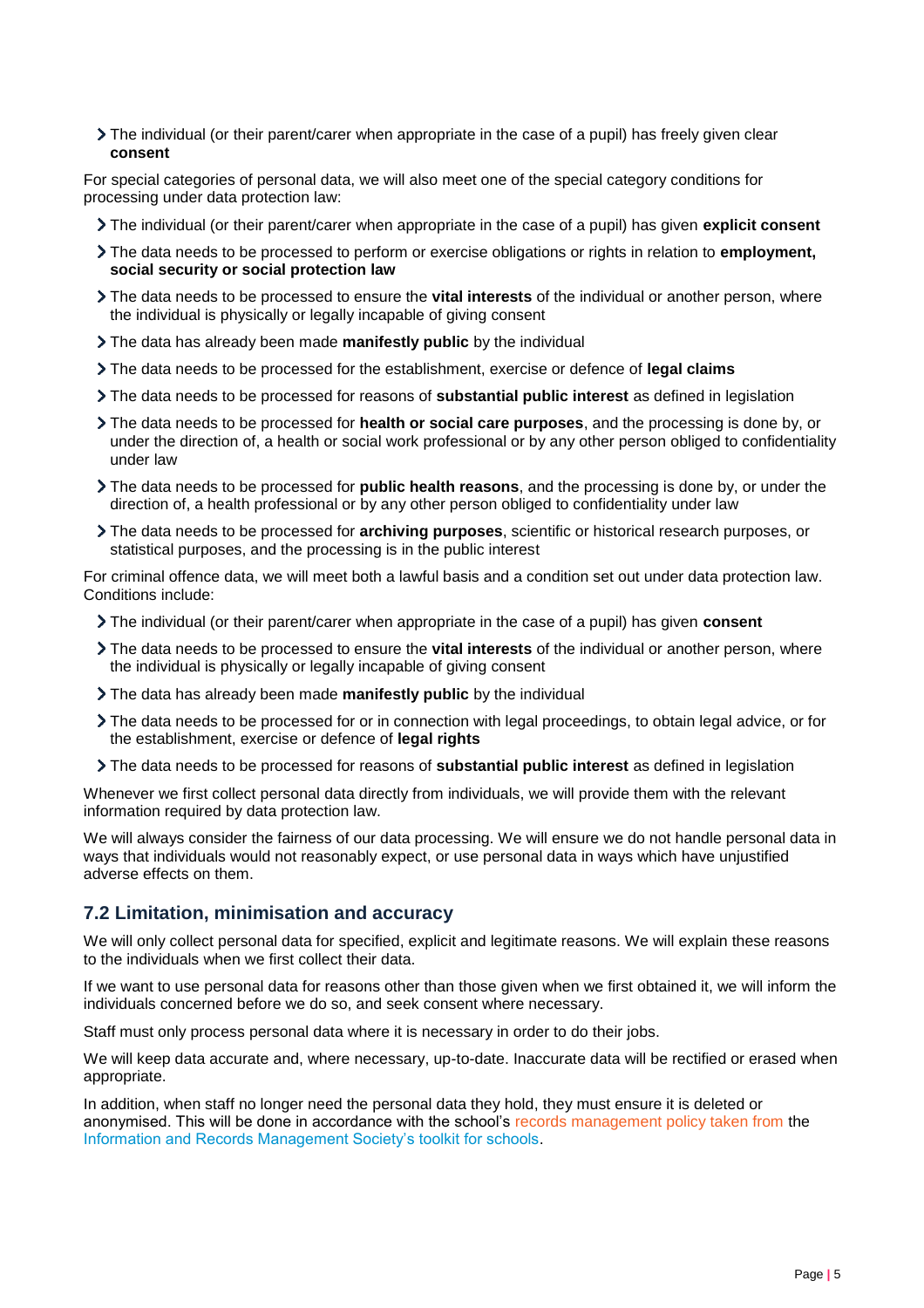## **8. Sharing personal data**

We will not normally share personal data with anyone else without consent, but there are certain circumstances where we may be required to do so. These include, but are not limited to, situations where:

- There is an issue with a pupil or parent/carer that puts the safety of our staff at risk
- $\triangleright$  We need to liaise with other agencies we will seek consent as necessary before doing this
- Our suppliers or contractors need data to enable us to provide services to our staff and pupils for example, IT companies. When doing this, we will:
	- Only appoint suppliers or contractors which can provide sufficient guarantees that they comply with data protection law
	- Establish a contract with the supplier or contractor to ensure the fair and lawful processing of any personal data we share
	- Only share data that the supplier or contractor needs to carry out their service

We will also share personal data with law enforcement and government bodies where we are legally required to do so.

We may also share personal data with emergency services and local authorities to help them to respond to an emergency situation that affects any of our pupils or staff.

Where we transfer personal data internationally, we will do so in accordance with data protection law.

## **9. Subject access requests and other rights of individuals**

#### **9.1 Subject access requests**

Individuals have a right to make a 'subject access request' to gain access to personal information that the school holds about them. This includes:

- Confirmation that their personal data is being processed
- Access to a copy of the data
- > The purposes of the data processing
- > The categories of personal data concerned
- Who the data has been, or will be, shared with
- How long the data will be stored for, or if this isn't possible, the criteria used to determine this period
- Where relevant, the existence of the right to request rectification, erasure or restriction, or to object to such processing
- The right to lodge a complaint with the ICO or another supervisory authority
- > The source of the data, if not the individual
- Whether any automated decision-making is being applied to their data, and what the significance and consequences of this might be for the individual
- The safeguards provided if the data is being transferred internationally

Subject access requests can be submitted in any form, but we may be able to respond to requests more quickly if they are made in writing and include:

- > Name of individual
- > Correspondence address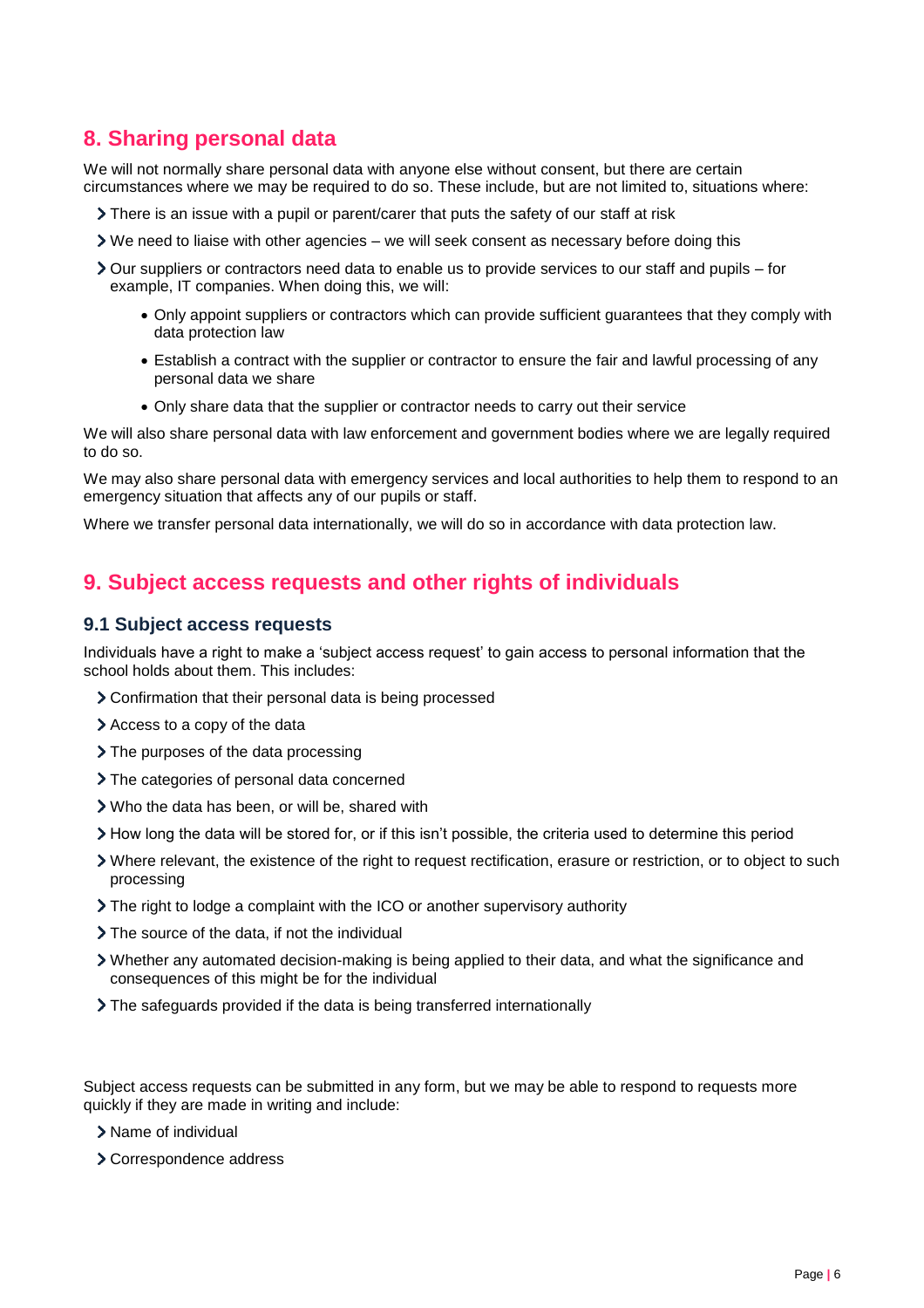- Contact number and email address
- > Details of the information requested

If staff receive a subject access request in any form they must immediately forward it to the DPO.

## **9.2 Children and subject access requests**

Personal data about a child belongs to that child, and not the child's parents or carers. For a parent or carer to make a subject access request with respect to their child, the child must either be unable to understand their rights and the implications of a subject access request, or have given their consent.

### *Primary Schools*

Children below the age of 12 are generally not regarded to be mature enough to understand their rights and the implications of a subject access request. Therefore, most subject access requests from parents or carers of pupils at our school may be granted without the express permission of the pupil. This is not a rule and a pupil's ability to understand their rights will always be judged on a case-by-case basis.

#### *Secondary School*

Children aged 12 and above are generally regarded to be mature enough to understand their rights and the implications of a subject access request. Therefore, most subject access requests from parents or carers of pupils at our school may not be granted without the express permission of the pupil. This is not a rule and a pupil's ability to understand their rights will always be judged on a case-by-case basis.

## **9.3 Responding to subject access requests**

When responding to requests, we:

- May ask the individual to provide 2 forms of identification
- May contact the individual via phone to confirm the request was made
- Will respond without delay and within 1 month of receipt of the request (or receipt of the additional information needed to confirm identity, where relevant)
- Will provide the information free of charge
- May tell the individual we will comply within 3 months of receipt of the request, where a request is complex or numerous. We will inform the individual of this within 1 month, and explain why the extension is necessary

We may not disclose information for a variety of reasons, such as if it:

- Might cause serious harm to the physical or mental health of the pupil or another individual
- Would reveal that the child is being or has been abused, or is at risk of abuse, where the disclosure of that information would not be in the child's best interests
- Would include another person's personal data that we can't reasonably anonymise, and we don't have the other person's consent and it would be unreasonable to proceed without it
- Is part of certain sensitive documents, such as those related to crime, immigration, legal proceedings or legal professional privilege, management forecasts, negotiations, confidential references, or exam scripts

If the request is unfounded or excessive, we may refuse to act on it, or charge a reasonable fee to cover administrative costs. We will take into account whether the request is repetitive in nature when making this decision.

When we refuse a request, we will tell the individual why, and tell them they have the right to complain to the ICO or they can seek to enforce their subject access right through the courts.

## **9.4 Other data protection rights of the individual**

In addition to the right to make a subject access request (see above), and to receive information when we are collecting their data about how we use and process it (see section 7), individuals also have the right to: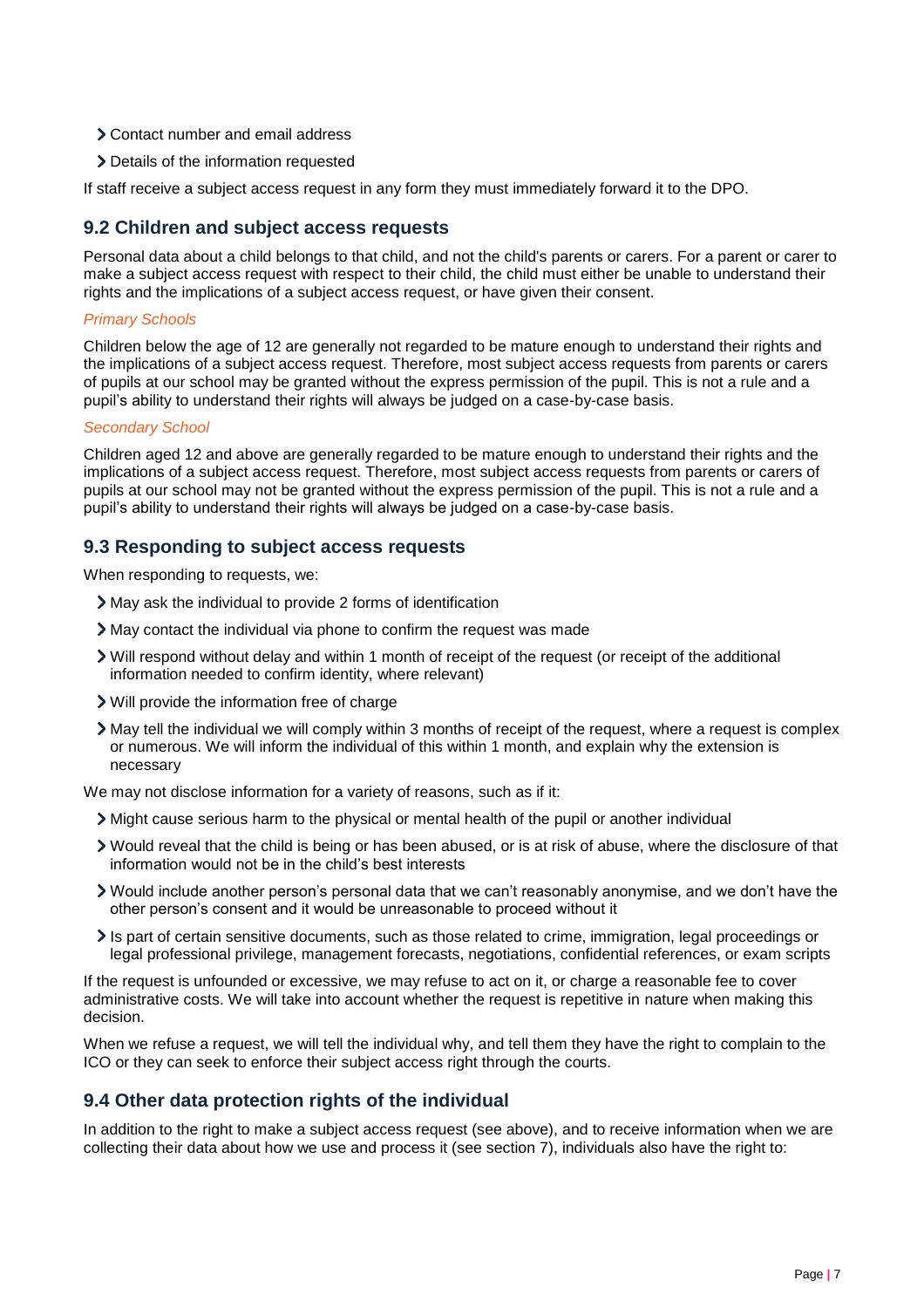- Withdraw their consent to processing at any time
- Ask us to rectify, erase or restrict processing of their personal data (in certain circumstances)
- > Prevent use of their personal data for direct marketing
- Object to processing which has been justified on the basis of public interest, official authority or legitimate interests
- Challenge decisions based solely on automated decision making or profiling (i.e. making decisions or evaluating certain things about an individual based on their personal data with no human involvement)
- > Be notified of a data breach (in certain circumstances)
- > Make a complaint to the ICO
- Ask for their personal data to be transferred to a third party in a structured, commonly used and machinereadable format (in certain circumstances)

Individuals should submit any request to exercise these rights to the DPO. If staff receive such a request, they must immediately forward it to the DPO.

## **10. Parental requests to see the educational record**

Within Academies there is no automatic parental right of access to your child's educational record. However, the St John Bosco Catholic Academy will allow parents, or those with parental responsibility a right to access to their child's educational record (which includes most information about a pupil) within 15 school days of receipt of a written request.

# **11. CCTV**

We use CCTV in various locations around the school site to ensure it remains safe. We will adhere to the ICO's [code of](https://ico.org.uk/media/for-organisations/documents/1542/cctv-code-of-practice.pdf) practice for the use of CCTV.

We do not need to ask individuals' permission to use CCTV, but we make it clear where individuals are being recorded. Security cameras are clearly visible and accompanied by prominent signs explaining that CCTV is in use.

Any enquiries about the CCTV system should be directed to Mr P Sumner Operations Manager.

## **12. Photographs and videos**

As part of our school activities, we may take photographs and record images of individuals within our school.

#### *Primary Schools:*

We will obtain written consent from parents/carers for photographs and videos to be taken of their child for communication, marketing and promotional materials. We will clearly explain how the photograph and/or video will be used to both the parent/carer and pupil.

#### *Secondary School:*

We will obtain written consent from parents/carers, or pupils aged 18 and over, for photographs and videos to be taken of pupils for communication, marketing and promotional materials.

Where we need parental consent, we will clearly explain how the photograph and/or video will be used to both the parent/carer and pupil. Where we don't need parental consent, we will clearly explain to the pupil how the photograph and/or video will be used.

Where the school takes photographs and videos, uses may include:

Uses may include:

Records of Achievement and record keeping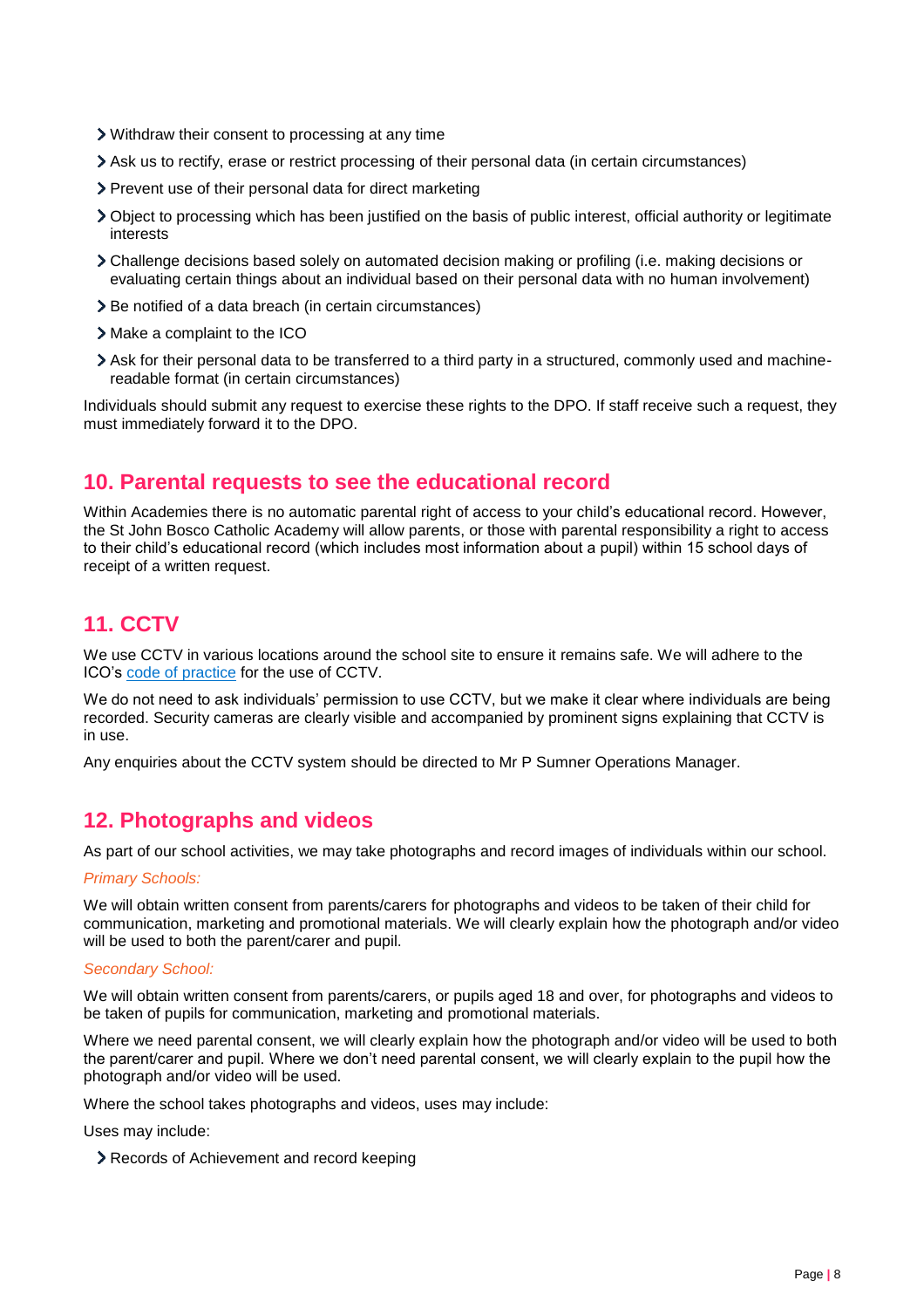- > School publications and brochures
- Website (no child identified by name)
- Other media such as local or national press
- School's social media outlets on Facebook. Twitter etc.
- Advertising locally and nationally
- Display boards in classes, corridor and meeting spaces

Consent can be refused or withdrawn at any time. If consent is withdrawn, we will delete the photograph or video and not distribute it further.

When using photographs and videos in this way we will not accompany them with any other personal information about the child, to ensure they cannot be identified.

## **13. Data protection by design and default**

We will put measures in place to show that we have integrated data protection into all of our data processing activities, including:

- Appointing a suitably qualified DPO, and ensuring they have the necessary resources to fulfil their duties and maintain their expert knowledge
- Only processing personal data that is necessary for each specific purpose of processing, and always in line with the data protection principles set out in relevant data protection law (see section 6)
- Completing data protection impact assessments where the school's processing of personal data presents a high risk to rights and freedoms of individuals, and when introducing new technologies (the DPO will advise on this process)
- Integrating data protection into internal documents including this policy, any related policies and privacy notices
- Regularly training members of staff on data protection law, this policy, any related policies and any other data protection matters; we will also keep a record of attendance
- Regularly conducting reviews and audits to test our privacy measures and make sure we are compliant
- Appropriate safeguards being put in place if we transfer any personal data outside of the European Economic Area (EEA), where different data protection laws will apply
- Maintaining records of our processing activities, including:
	- For the benefit of data subjects, making available the name and contact details of our school and DPO and all information we are required to share about how we use and process their personal data (via our privacy notices)
	- For all personal data that we hold, maintaining an internal record of the type of data, type of data subject, how and why we are using the data, any third-party recipients, any transfers outside of the EEA and the safeguards for those, retention periods and how we are keeping the data secure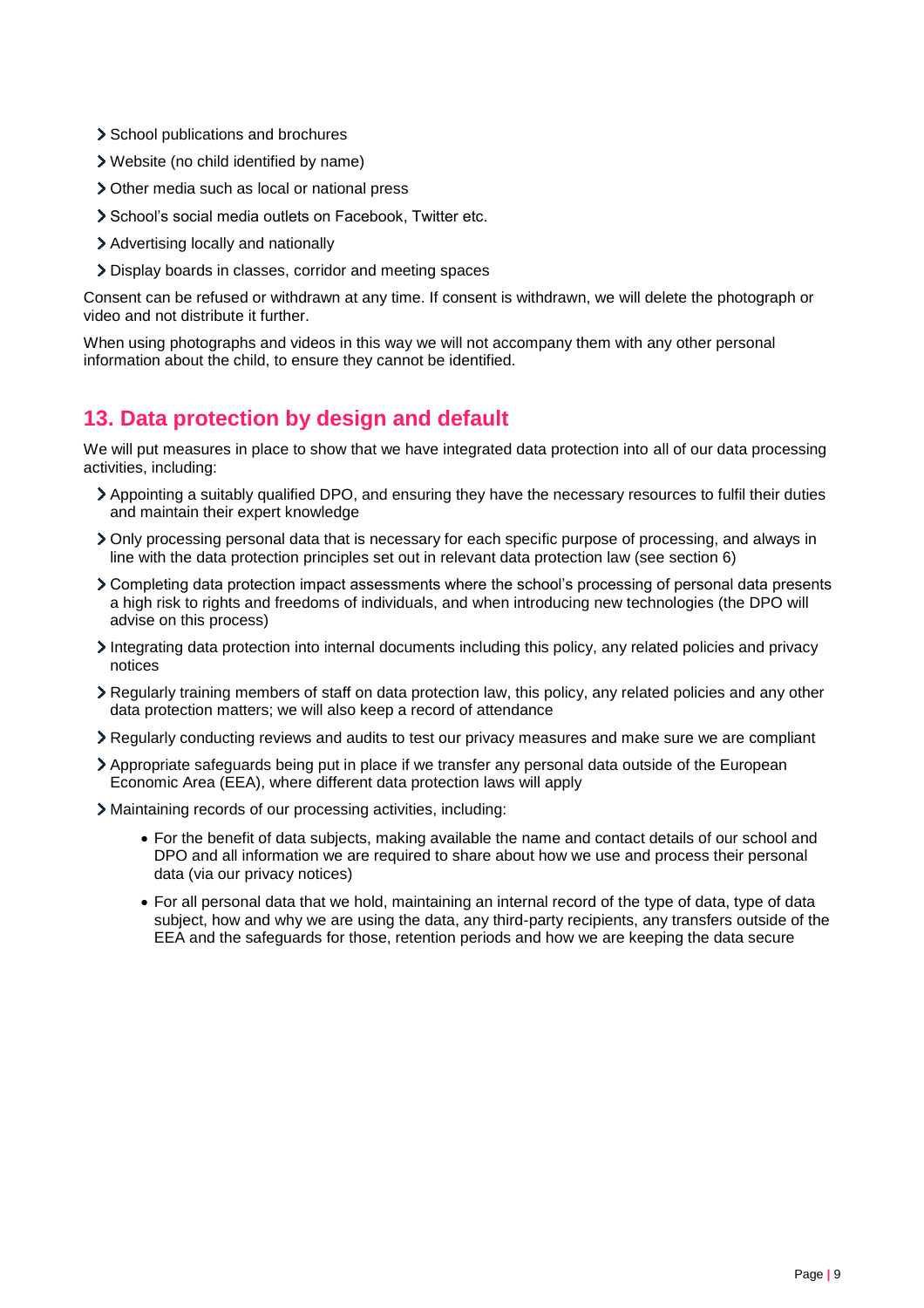# **14. Data security and storage of records**

We will protect personal data and keep it safe from unauthorised or unlawful access, alteration, processing or disclosure, and against accidental or unlawful loss, destruction or damage.

In particular:

- Paper-based records and portable electronic devices, such as laptops and hard drives that contain personal data, are kept under lock and key when not in use
- Papers containing confidential personal data must not be left on office and classroom desks, on staffroom tables, or left anywhere else where there is general access
- Where personal information needs to be taken off site, staff must sign it in and out from the school office
- Passwords that are at least 10 characters long containing letters and numbers are used to access school computers, laptops and other electronic devices. Staff and pupils are reminded that they should not reuse passwords from other sites
- Encryption software is used to protect all portable devices and removable media, such as laptops and USB devices
- Staff, pupils or directors who store personal information on their personal devices are expected to follow the same security procedures as for school-owned equipment (see our acceptable use agreement.)
- Where we need to share personal data with a third party, we carry out due diligence and take reasonable steps to ensure it is stored securely and adequately protected (see section 8)

## **15. Disposal of records**

Personal data that is no longer needed will be disposed of securely. Personal data that has become inaccurate or out of date will also be disposed of securely, where we cannot or do not need to rectify or update it.

For example, we will shred or incinerate paper-based records, and overwrite or delete electronic files. We may also use a third party to safely dispose of records on the school's behalf. If we do so, we will require the third party to provide sufficient guarantees that it complies with data protection law.

## **16. Personal data breaches**

The school will make all reasonable endeavours to ensure that there are no personal data breaches.

In the unlikely event of a suspected data breach, we will follow the procedure set out in appendix 1.

When appropriate, we will report the data breach to the ICO within 72 hours after becoming aware of it. Such breaches in a school context may include, but are not limited to:

- A non-anonymised dataset being published on the school website which shows the exam results of pupils eligible for the pupil premium
- Safeguarding information being made available to an unauthorised person
- The theft of a school laptop containing non-encrypted personal data about pupils

# **17. Training**

All staff and directors are provided with data protection training as part of their induction process.

Data protection will also form part of continuing professional development, where changes to legislation, guidance or the school's processes make it necessary.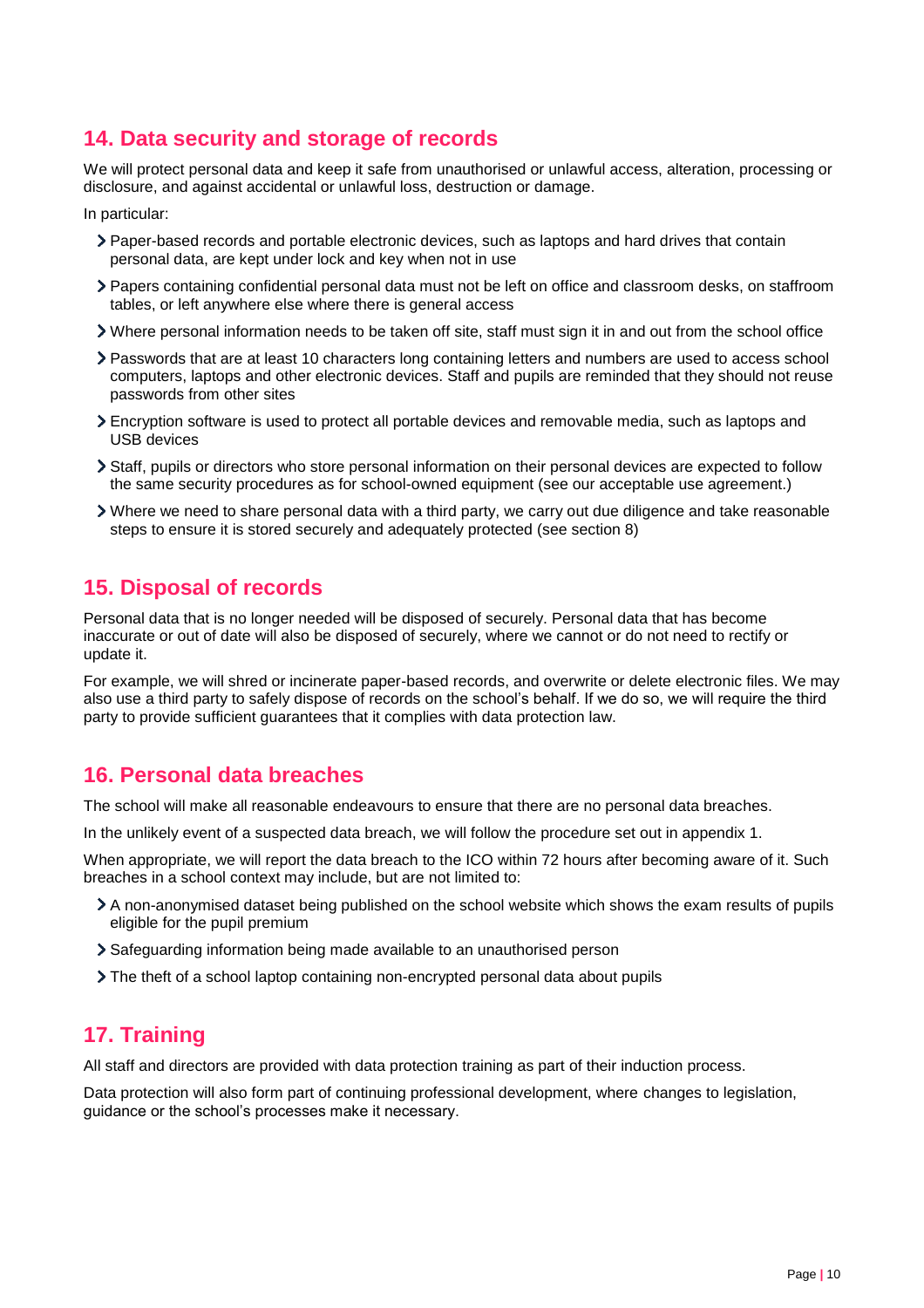# **18. Monitoring arrangements**

The DPO is responsible for monitoring and reviewing this policy. This policy will be reviewed every **2 years** and shared with the full governing board.

# **19. Links with other policies**

This data protection policy is linked to our:

- > Freedom of information publication scheme
- > Acceptable use of ICT
- Child protection and safeguarding policy
- > Privacy notice
- > Photography and Filming Consent
- > Data breach policy
- > Data breach procedure
- > Information security policy
- > Records manegement policy
- > Subject access procedure
- > Subject access request policy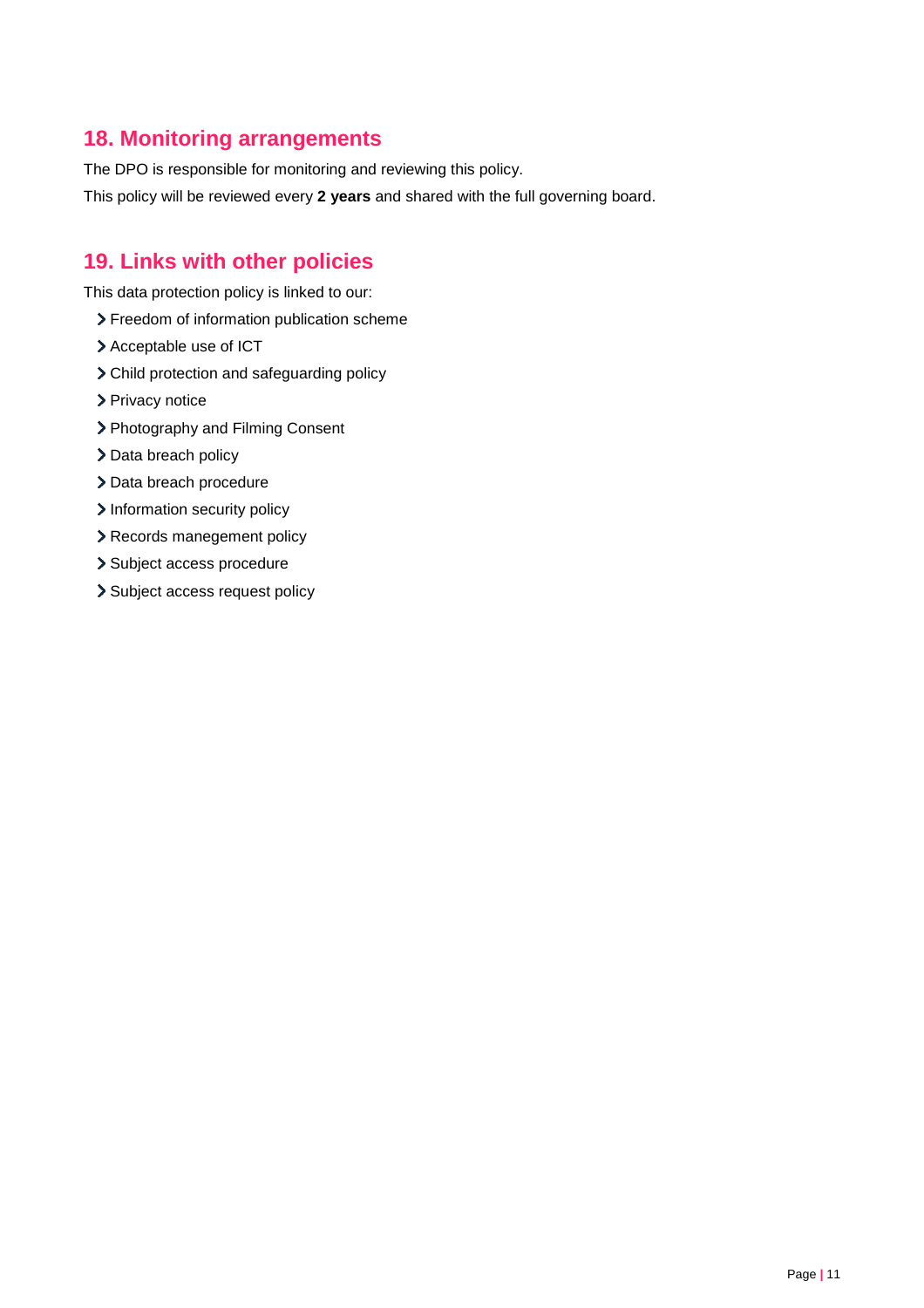Appendix 1: Personal data breach procedure

This procedure is based on [guidance on personal data breaches](https://ico.org.uk/for-organisations/guide-to-the-general-data-protection-regulation-gdpr/personal-data-breaches/) produced by the ICO.

- On finding or causing a breach, or potential breach, the staff member or data processor must immediately notify the DPO
- The DPO will investigate the report, and determine whether a breach has occurred. To decide, the DPO will consider whether personal data has been accidentally or unlawfully:
	- Lost
	- Stolen
	- Destroyed
	- Altered
	- Disclosed or made available where it should not have been
	- Made available to unauthorised people
- The DPO will alert the principal and the chair of directors
- The DPO will make all reasonable efforts to contain and minimise the impact of the breach, assisted by relevant staff members or data processors where necessary (actions relevant to specific data types are set out at the end of this procedure)
- The DPO will assess the potential consequences, based on how serious they are, and how likely they are to happen
- The DPO will work out whether the breach must be reported to the ICO. This must be judged on a caseby-case basis. To decide, the DPO will consider whether the breach is likely to negatively affect people's rights and freedoms, and cause them any physical, material or non-material damage (e.g. emotional distress), including through:
	- Loss of control over their data
	- Discrimination
	- Identify theft or fraud
	- Financial loss
	- Unauthorised reversal of pseudonymisation (for example, key-coding)
	- Damage to reputation
	- Loss of confidentiality
	- Any other significant economic or social disadvantage to the individual(s) concerned
- If it's likely that there will be a risk to people's rights and freedoms, the DPO must notify the ICO.
- The DPO will document the decision (either way), in case it is challenged at a later date by the ICO or an individual affected by the breach. Documented decisions are stored with the DPO.
- Where the ICO must be notified, the DPO will do this via the ['report a breach' page](https://ico.org.uk/for-organisations/report-a-breach/) of the ICO website, or through their breach report line (0303 123 1113), within 72 hours. As required, the DPO will set out:
	- A description of the nature of the personal data breach including, where possible:
		- o The categories and approximate number of individuals concerned
		- $\circ$  The categories and approximate number of personal data records concerned
	- The name and contact details of the DPO
	- A description of the likely consequences of the personal data breach
	- A description of the measures that have been, or will be taken, to deal with the breach and mitigate any possible adverse effects on the individual(s) concerned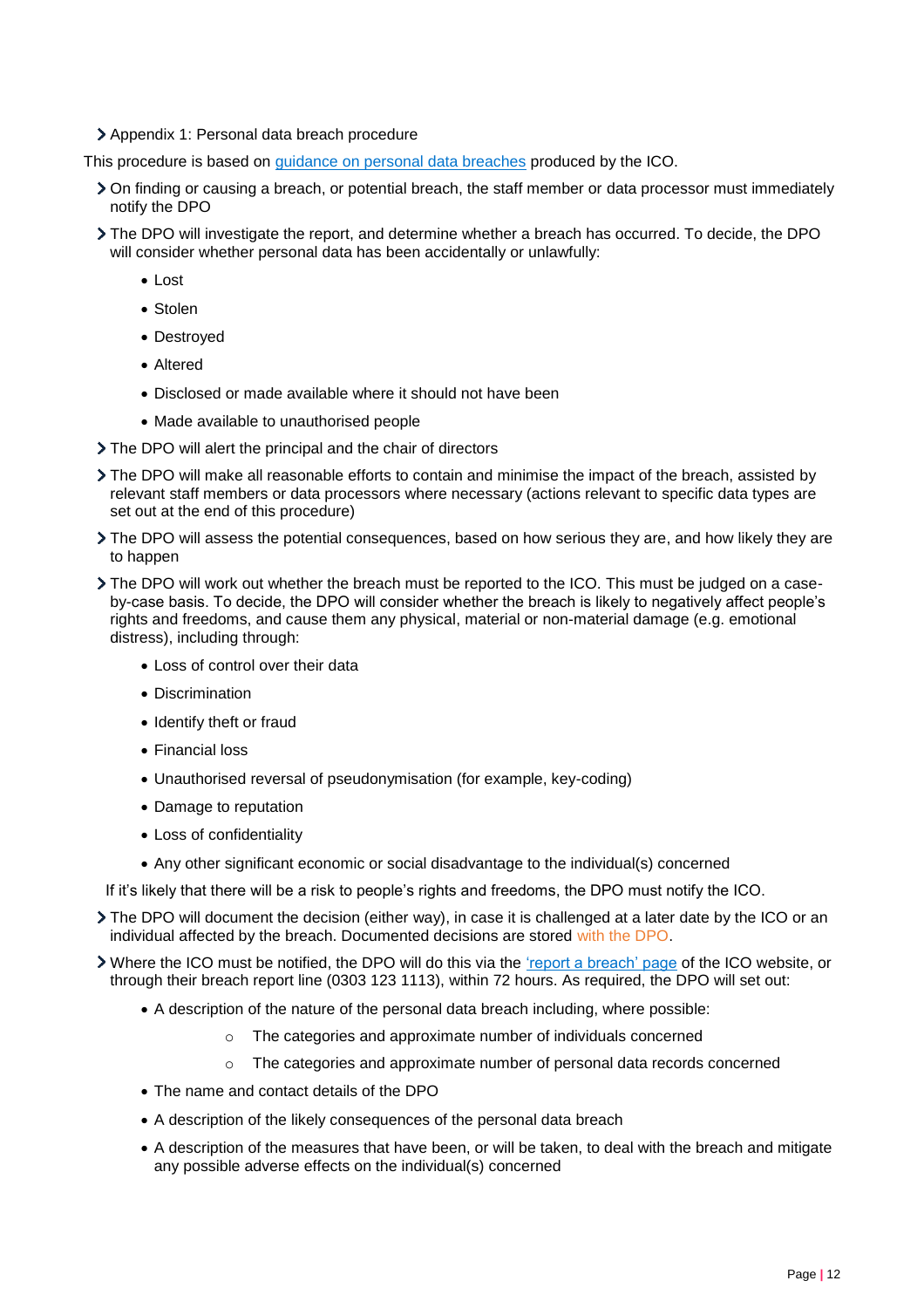- If all the above details are not yet known, the DPO will report as much as they can within 72 hours. The report will explain that there is a delay, the reasons why, and when the DPO expects to have further information. The DPO will submit the remaining information as soon as possible
- The DPO will also assess the risk to individuals, again based on the severity and likelihood of potential or actual impact. If the risk is high, the DPO will promptly inform, in writing, all individuals whose personal data has been breached. This notification will set out:
	- A description, in clear and plain language, of the nature of the personal data breach
	- The name and contact details of the DPO
	- A description of the likely consequences of the personal data breach
	- A description of the measures that have been, or will be, taken to deal with the data breach and mitigate any possible adverse effects on the individual(s) concerned

As above, any decision on whether to contact individuals will be documented by the DPO.

- $\geq$  The DPO will notify any relevant third parties who can help mitigate the loss to individuals for example, the police, insurers, banks or credit card companies
- The DPO will document each breach, irrespective of whether it is reported to the ICO. For each breach, this record will include the:
	- Facts relating to the breach
	- Effects
	- Action taken to contain it and ensure it does not happen again (such as establishing more robust processes or providing further training for individuals)

Records of all breaches will be stored in the secure administrative 'room within a room'

The DPO and principal will meet to review what happened and how it can be stopped from happening again. This meeting will happen as soon as reasonably possible

## **Actions to minimise the impact of data breaches**

We will take the actions set out below to mitigate the impact of different types of data breach, focusing especially on breaches involving particularly risky or sensitive information. We will review the effectiveness of these actions and amend them as necessary after any data breach.

#### **Special category data (sensitive information) being disclosed via email (including safeguarding records)**

- If special category data is accidentally made available via email to unauthorised individuals, the sender must attempt to recall the email as soon as they become aware of the error
- Members of staff who receive personal data sent in error must alert the sender and the DPO as soon as they become aware of the error
- If the sender is unavailable or cannot recall the email for any reason, the DPO will ask the ICT department to recall it
- In any cases where the recall is unsuccessful, the DPO will contact the relevant unauthorised individuals who received the email, explain that the information was sent in error, and request that those individuals delete the information and do not share, publish, save or replicate it in any way
- The DPO will ensure we receive a written response from all the individuals who received the data, confirming that they have complied with this request
- The DPO will carry out an internet search to check that the information has not been made public; if it has, we will contact the publisher/website owner or administrator to request that the information is removed from their website and deleted

#### Other types of data breaches

Details of pupil premium interventions for named children being published on the school website